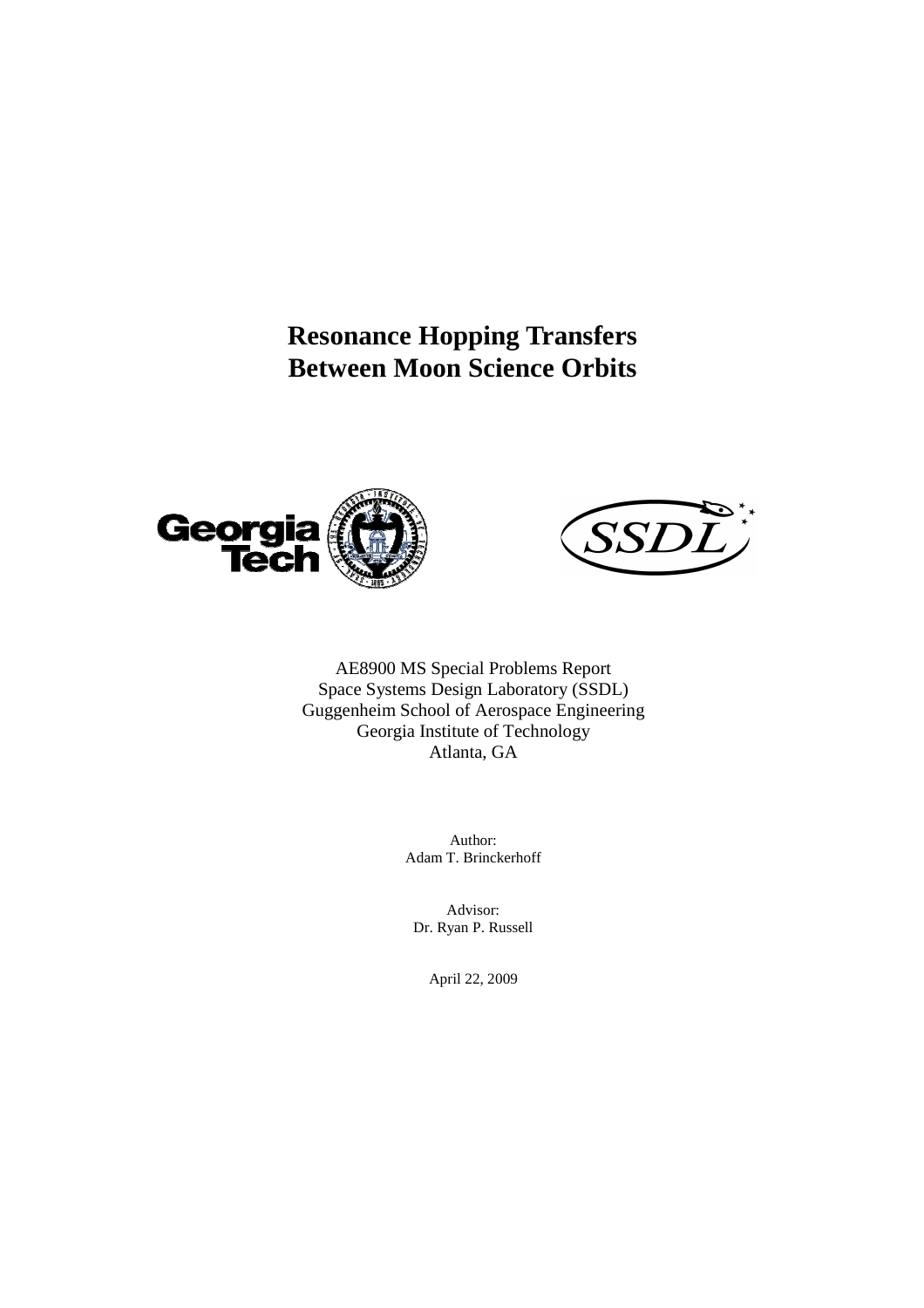## **Resonance Hopping Transfers Between Moon Science Orbits**

Adam T. Brinckerhoff\* *Georgia Institute of Technology, Atlanta, GA, 30332-0150* 

**Resonance hopping transfers between science orbits around two circular, coplanar moons of a common planet are designed using series of alternating V-infinity leveraging maneuvers and zero-point patched conic gravity assists. When this technique is combined with an efficient global search based on Bellman's Principle, the end result is an exhaustive set of fuel and time optimal trajectories between the two moons in question. The associated Pareto front of solutions represents the classic fuel versus flight time trade study sought in preliminary mission design. Example numerical results are produced for orbital transfers between scientifically interesting moons in the Jovian system due to NASA and ESA's particular interest in executing future tour missions in this environment. Finally, resonant transfers between neighboring pairs of moons are patched together to obtain fuel and flight time estimates for a full Jovian system tour between intermediate previously discovered circulating eccentric science orbits. Results from this fast, preliminary design procedure are intended to serve as useful starting points for higher fidelity multi-body mission design. In general, the resonant hopping design approach and the associated design procedure are found to be most relevant for missions with short flight time requirements.** 

## **Nomenclature**

| $V_{\infty}$              |     | $=$ Excess Hyperbolic Velocity                                        | $V_M$                             |     | $=$ Planet-relative Moon Velocity<br>Vector                         |
|---------------------------|-----|-----------------------------------------------------------------------|-----------------------------------|-----|---------------------------------------------------------------------|
| <b>VILM</b>               |     | $=$ V <sub>∞</sub> Leveraging Maneuver                                | $\mathbf{V}_{\infty \mathbf{IN}}$ |     | $=$ Excess Hyperbolic Spacecraft<br><b>Approach Velocity Vector</b> |
| L                         |     | $=$ Number of Spacecraft Orbit<br>Revolutions                         | $V_{\infty \text{OUT}}$           |     | $=$ Excess Hyperbolic Spacecraft<br>Departure Velocity Vector       |
| K                         |     | $=$ Number of Moon Orbit Revolutions                                  | $\theta$                          |     | $=$ Initial Transfer Moon Phase Angle                               |
| $R_{\rm P}$               |     | $=$ Ratio Between Spacecraft and<br><b>Resonant Orbit Periods</b>     | $rp_{\text{nec}}$                 |     | $=$ Necessary Radius of Closest<br>Approach for Flyby               |
| M                         |     | $=$ Spacecraft Orbit Revolution on<br>which the Maneuver is Performed | $rp_{\min}$                       |     | Minimum Radius of Closest<br>Approach for Flyby                     |
| 土                         |     | $=$ Rendezvous After or Before the<br>Line of Apsides Crossing        | $\mu_{\rm m}$                     |     | $=$ Moon Gravitational Parameter                                    |
| $\Delta v_{\mathit{esc}}$ |     | $=$ Magnitude of Escape Propulsive<br>Maneuver at Moon                | $k_{\text{nec}}$                  |     | $=$ Necessary Turn Angle of the V <sub>∞</sub><br>Vector for Flyby  |
| $\Delta v_{SPM}$          | $=$ | Magnitude of Small Propulsive<br>Maneuver at Line of Apsides          | HT                                | $=$ | Hohmann Transfer                                                    |
| $\mathbf{V_{IN}}$         | $=$ | Planet-relative Spacecraft Approach<br><b>Velocity Vector</b>         | <b>FOT</b>                        |     | $=$ Fuel Optimum Trajectory                                         |
| $V_{\rm OUT}$             |     | $=$ Planet-relative Spacecraft Departure<br><b>Velocity Vector</b>    | TOT                               | $=$ | Time Optimum Trajectory                                             |

-

<sup>\*</sup> Graduate Research Assistant, Daniel Guggenheim School of Aerospace Engineering, Georgia Institute of Technology, 270 Ferst Drive, Atlanta, GA 30332-0150.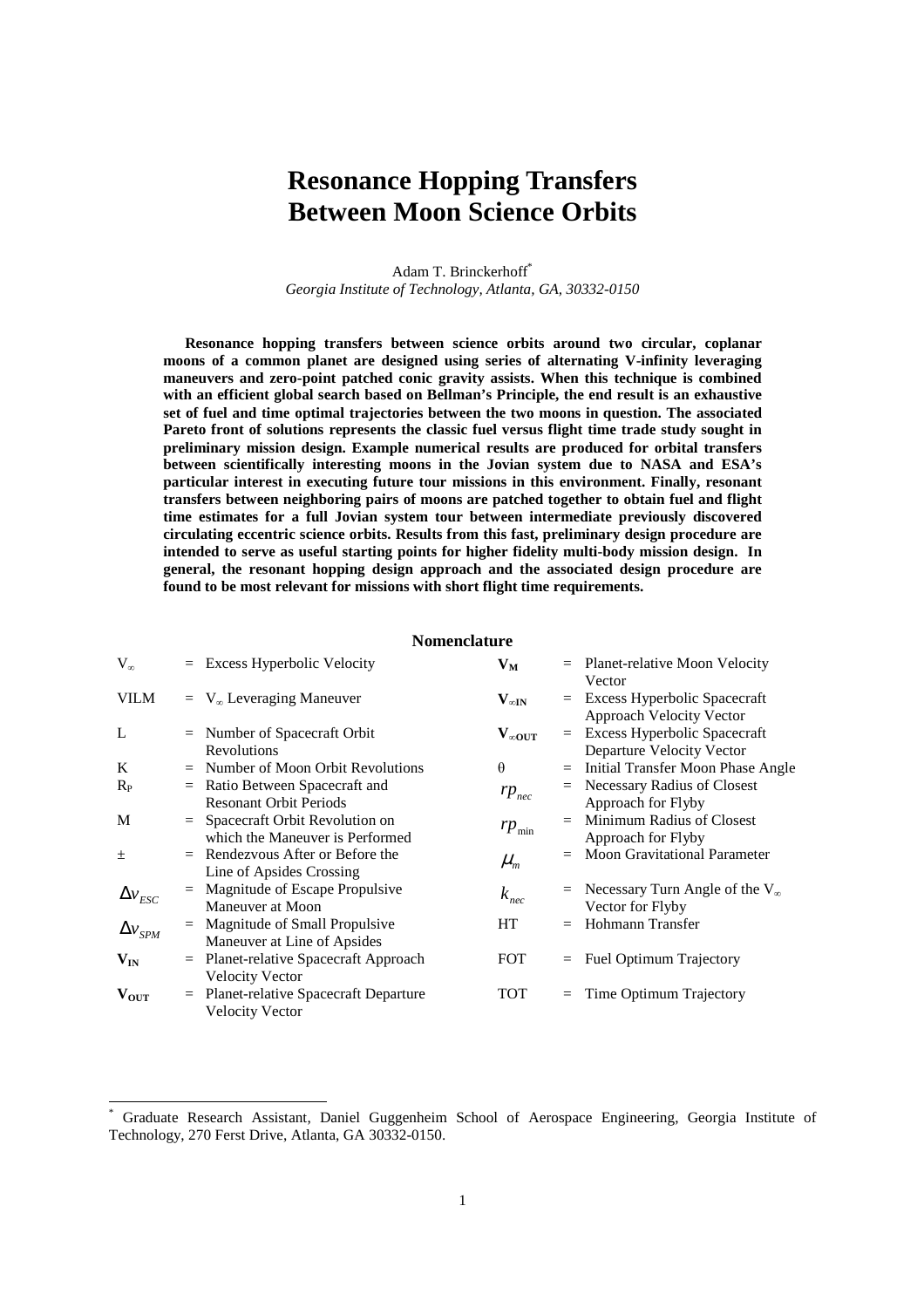## **I. Introduction**

 $V_{\infty}$  leveraging maneuver (VILM) is defined as a technique that utilizes a propulsive burn well before arriving at  $\Lambda_a$  gravity assist body in order to efficiently increase or decrease the arrival  $V_\infty$  (excess hyperbolic velocity). At  $\Lambda_a$ the expense of extra flight time, the typical effect of the propulsive ∆V maneuver and associated flyby is a significant amplification in the change in V<sub>∞</sub> (that otherwise would be directly changed using a launch vehicle or propulsive ∆V). The two-body zero-point patched conic approximation, also referred to as the zero-sphere-ofinfluence patched conic approximation, is used in preliminary analysis of missions employing flyby trajectories. The method approximates the flyby as a collision of two point particles where the state of the attracting body, in this case the moon, is unaffected. In this work,  $V_{\infty}$  leveraging maneuvers and zero-point patched conic gravity turns are combined into resonance hopping to complete fuel and time efficient inner-moon orbital transfers.

#### **A.** Background

The delta-velocity Earth gravity assist ( $\Delta V$ -EGA), the first example of a V<sub>∞</sub> leveraging, is introduced in (Ref. 1). Additionally, the analytic theory of two-body VILMsis developed in (Ref. 2), and it is explored further and applied to relevant problems in (Ref. 3-7). The zero-point patched conic method approximates the moon's region of influence to be infinitesimally small and the spacecraft's velocity change to be instantaneous at the point of flyby (Ref. 8). Each VILM requires the spacecraft to be in a near-resonant orbit with respect to the moon in question, so the process of moving between different near-resonant orbits from one moon to another is termed  $V_{\alpha}$  leveragingbased resonance hopping (which is a variation of the resonance hopping technique defined in (Ref. 8)).

#### **B. Motivation**

1

While previous studies are focused on its heliocentric applications, it is important to note that  $V_{\infty}$  leveraging is not specific to the Sun-Earth system. V∞ leveraging has considerable heritage from use in several heliocentric missions, but the associated design space in this environment is relatively small. As a result, the current state of the art of  $V_\infty$  leveraging mission design is manual point designs. Accordingly, this work studies the application of VILMs to the phase-fixed planetary moon tour problem, where the distance and time scales are dramatically different from the heliocentric problem. Various studies on different aspects of the planetary moon tour are conducted in (Ref. 8-16). In the general three-dimensional case, the region of moon influence is a sphere (Ref. 17 and 18), but in this research only the planar, circular case is considered. Tours with long flight times and very low fuel requirements using three-body applications are demonstrated in (Ref. 11, 19, and 20). On the other hand, this work is intended to be most applicable to shorter flight-time missions, such as those in the Jovian system where radiation exposure is a driving constraint.

Particular motivation for this work comes from recent interest from NASA and ESA to send flagship class tour and orbiting missions to the planetary moon system of Jupiter. In FY07, under sponsorship of NASA headquarters, the Jet Propulsion Laboratory completed the Jupiter System Observer mission study<sup>\*</sup>. Concurrently, three other outer planet mission studies were completed at various research centers as part of an initiative to quickly assess potential mission scenarios for the next outer planet flagship mission. Among the many challenges facing mission design for the Jupiter System Observer and other planetary moon missions is the open issue of how to most effectively and efficiently connect the inner-moon portion of the trajectory design with the carefully selected science orbits.

In general, the end goal of this research is to design time and fuel efficient transfers between previously discovered circulating eccentric science orbits about moons in the Jovian system. Among the many options considered in the preliminary trade space for the Jupiter System Observer mission, the proposed reference mission included a one year mission phase where the spacecraft is loosely captured around Ganymede in a heavily perturbed third body orbit. The circulating orbit cycles between high and low eccentricity while distributing its close approach locations throughout most latitudes and all longitudes (Ref. 21). The orbital geometry and timing are favorable for a variety of both Ganymede and Jupiter system science. Because the dynamics of orbiters around planetary moons are largely governed by the unstable perturbing effects of the planet, the science orbit design is challenging and the resulting set of feasible orbits that satisfy mission and dynamical constraints are limited. Thus, two-body inner-moon transfers apply established  $V_{\infty}$  leveraging methods, basic targeting, and enumeration techniques to connect these eccentric science orbits and consequently provide one solution to the planetary moon tour problem (Ref. 22).

<sup>\*</sup> http://www.lpi.usra.edu/opag/jso\_final\_report.pdf [cited Mar 20 2008]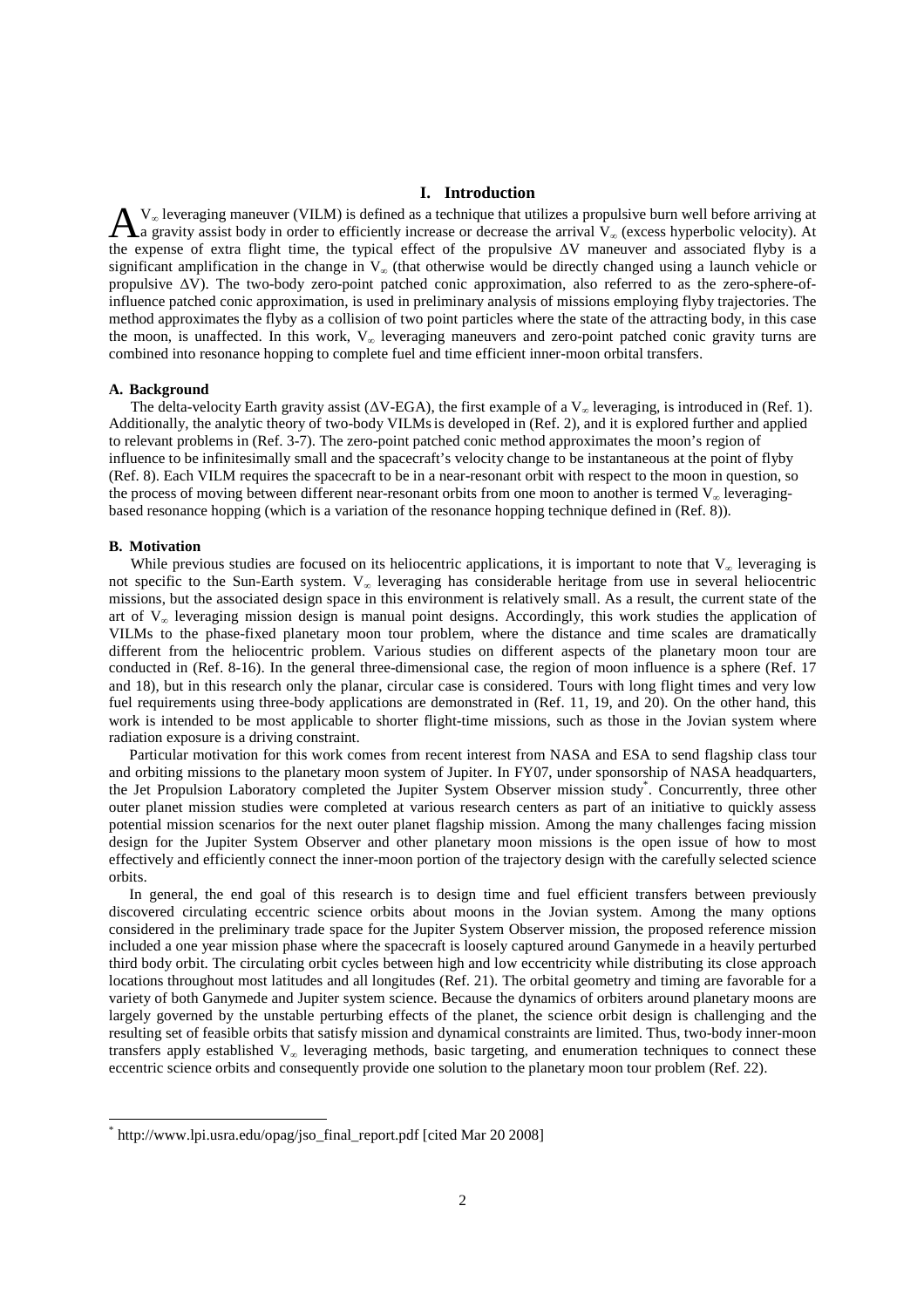## **II. Models**

The modeling of this work is divided into three main components:  $V_{\infty}$  leveraging maneuver, zero-point patchedconic approximation, and resonance hopping. The following sections detail each component and discuss how these models were integrated to create the capability to find and optimize families of inner-moon transfers.

#### **A. V∞ Leveraging Maneuver**

Phasing between the body and the spacecraft is an integral part of a VILM. At the beginning of the trajectory, the spacecraft departs from the body's orbit into a nearly resonant orbit (Ref. 2). In the case of a planetary moon system, the specific parameters of this resonance are described by the variables L (number of spacecraft orbit revolutions), K (number of moon orbit revolutions), and  $R<sub>P</sub>$  (ratio between the spacecraft and resonant orbit periods). Additionally, M represents the spacecraft orbit revolution on which the maneuver is performed, and  $\pm$  denotes the location of the moon rendezvous (after or before the spacecraft crosses the line of apsides, respectively). This terminology is consistent with the interplanetary application of  $V_{\infty}$  leveraging introduced in (Ref. 2). The corresponding geometry for forward and backward interior and exterior maneuvers in the planetary moon system is depicted in Figure 1 and Figure 2.



**Figure 1 Interior V∞ Leveraging Maneuver Geometry** 



**Figure 2 Exterior V∞ Leveraging Maneuver Geometry** 

As can be seen in Figure 1 and Figure 2, a small propulsive burn is performed tangent to the orbit at the line of apsides crossing directly across from the launch location. In the case of a forward interior maneuver, the burn is performed in the direction of the velocity vector at the periapse of the spacecraft's orbit. The location and magnitude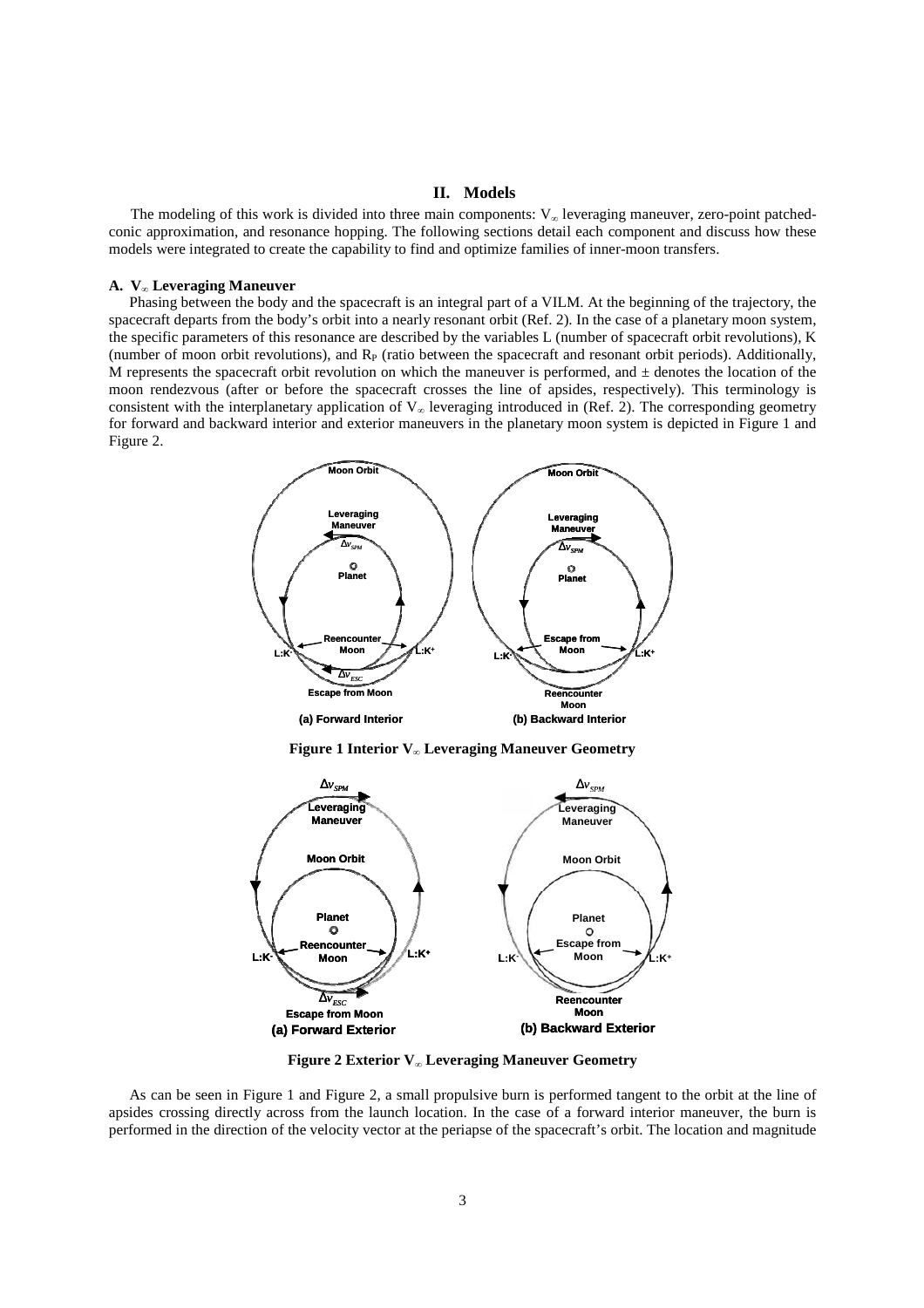of this burn allow the spacecraft to increase the size of its orbit and ultimately rendezvous with the moon at an inertial position different than that of the launch location. Alternately, a backward interior VILM reverses the effect of a forward interior maneuver so that the V<sub>∞</sub> magnitude decreases. A backward interior VILM departs from the  $\pm$ location that is opposite of its forward counterpart's reencounter position with its spacecraft velocity vector pointed off-tangent with respect to the moon's orbit. Furthermore, the propulsive burn at periapse occurs in the opposite direction of the spacecraft's velocity, and its rendezvous with the moon is tangent to the moon's orbit. The relative symmetry of these two maneuvers results in identical fuel usage and time of flight regardless of direction. Along these lines,  $\Delta v_{FSC}$  (magnitude of escape propulsive maneuver at moon) and  $\Delta v_{SPM}$  (magnitude of small propulsive maneuver at line of apsides) are introduced as two parameters that quantify the fuel efficiency of each VILM. Forward and backward exterior leveraging maneuvers are very similar to their interior counterparts; Figure 2 and analyses in (Ref. 1, 2, and 4) give thorough descriptions of their important similarities and differences.

This work relies on the assumption that the near-optimum location and direction of each leveraging maneuver burn is at the line of apsides and tangent to the spacecraft's orbit, respectively (Ref. 2). This standard burn location and direction could be further optimized for each maneuver, but a departure from either of these assumptions would significantly complicate the resulting flyby timing and geometry. In fact, it is well known that changing the  $V_{\infty}$  is akin to changing the Jacobi constant in the three-body problem (Ref. 4 and 20). Further, the maximum change in Jacobi constant occurs when a maneuver is performed tangent to the orbit and at the apses where the rotating velocity is greatest (Ref. 4). Therefore, the stated burn location and direction are indeed optimal for maximizing the change in  $V_{\infty}$  during a single leveraging maneuver.

The current work also assumes that the spacecraft always escapes from and returns to the moon tangent to both orbits during forward and backward VILMs, respectively. Again, this key starting or ending direction could be marginally improved when optimizing multiple sequences of maneuvers, but as already discussed,  $V_{\infty}$  is most efficiently changed when the rotating velocity is greatest. The tangent departure provides for the maximum (or minimum) apse distance, thereby optimizing the potential for change in  $V_{\infty}$ . Furthermore and perhaps more importantly, applying the tangential strategy allows the local problem to be decoupled from the global pathfinding problem.

#### **B. Zero-Point Patched-Conic Approximation**

In order to complete each step of the resonance hopping procedure, a specific change in  $V_{\infty}$  is targeted for each VILM; the targeted change in  $V_{\infty}$  is necessary for the spacecraft to achieve its next near-resonant orbit in the path. The  $V_{\infty}$  change that results from a single VILM is controlled by varying three of its defining parameters. Specifically, the three influential parameters in question are  $R_P$  (continuous), M (discrete), and  $\pm$  (discrete). For a given set of M and  $\pm$  values, the problem is reduced to a simple one-dimensional root-solving problem to identify the R<sub>P</sub> that leads to the targeted change in  $V_{\infty}$  (as the physical dynamics allow). Upon arriving at the moon with the correct  $V_{\infty}$ , a zero-point patched conic flyby is completed at rendezvous to turn the spacecraft's velocity back to (or away from) tangent with the moon's orbit so the VILM process can be repeated. Figure 3 is a visual representation of the planet-relative and moon-relative velocities during the flyby.



**Figure 3 Two-Body Zero-Point Patched Conic Velocity Diagram**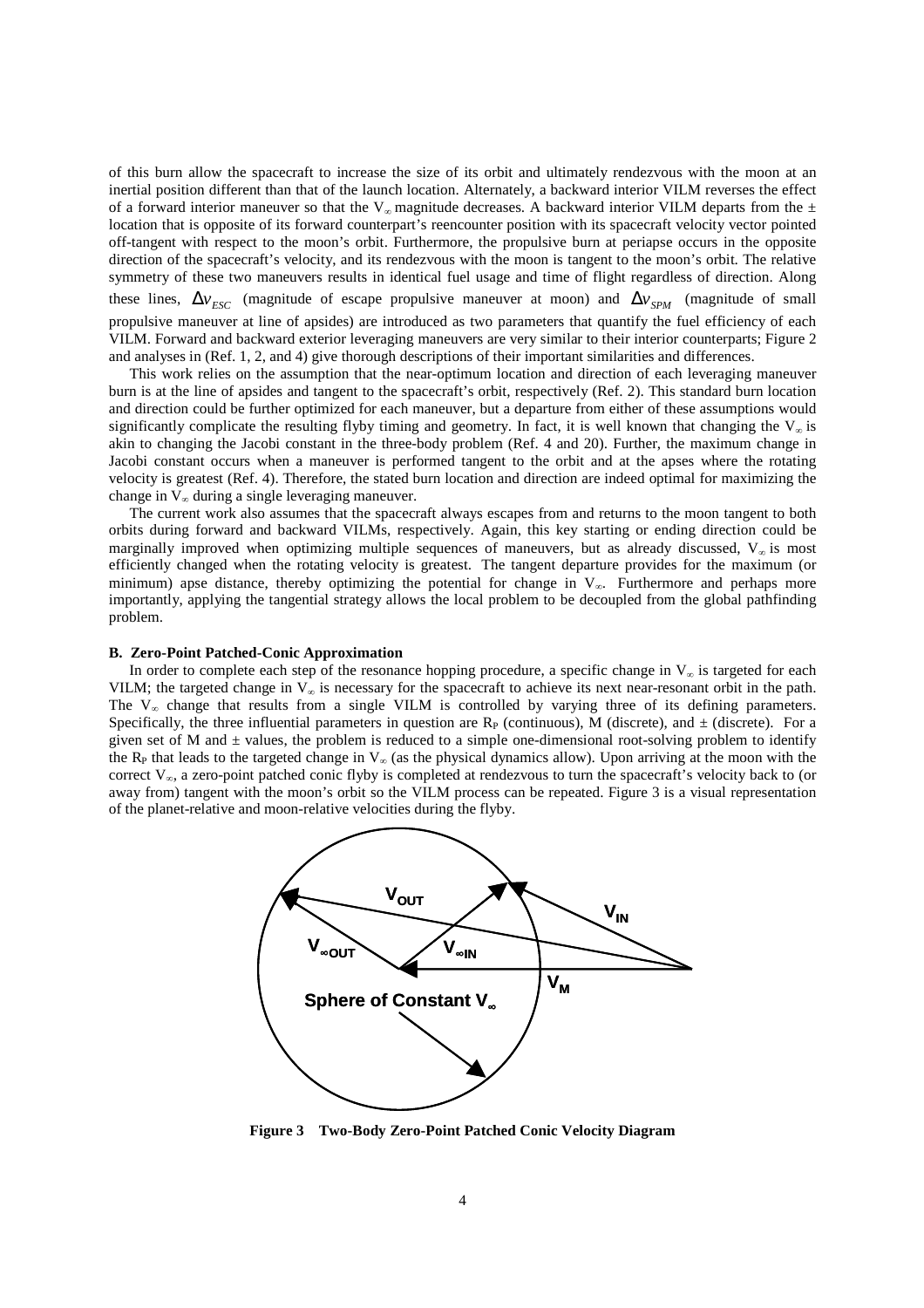In Figure 3,  $V_{IN}$  and  $V_{OUT}$  are the planet-relative spacecraft approach and departure velocity vectors, and  $V_M$  is the velocity vector of the moon with respect to the planet. The zero-point patched conic model implies that the incoming and outgoing hyperbolic excess velocities have the same magnitude (Ref. 23). It is well known that this model is a better approximation in the interplanetary problem than the planetary moon problem. However, the approximation does remain useful and is successfully employed in preliminary design for many complex planetary moon tours (Ref. 12 and 24).

#### **C. Resonance Hopping**

While transfers between two moons are symmetric regardless of direction, this work focuses on the design of interior inner-moon transfers because they are more likely to be included in realistic moon tour missions. The procedure to accomplish this task is broken into the two phases depicted in Figure 4.



**Figure 4 Interior Inner-moon Transfer Phase Diagram**

As can be seen in Figure 4, Phase 1 of the transfer involves changing the spacecraft  $V_{\infty}$  from the initial resonant orbit V<sub>∞</sub> to the Hohmann transfer (HT) V<sub>∞</sub> between the two moon orbits. The necessary V<sub>∞</sub> change for Phase 1 is accomplished using a resonance hopping procedure comprised of alternating forward interior VILMs (see Figure 2) and zero-point patched conic flybys. Phase 1 finishes when the spacecraft passes near the arrival moon tangentially after it completes the inner-moon HT. Phase 2 of the transfer involves changing from the inner-moon HT periapse V∞ to the final resonance orbit V∞. Similar to Phase 1, this V∞ change is accomplished using alternating flybys and VILMs, but this time the flybys turn the spacecraft velocity vector away from tangent and the maneuvers are of the backward exterior variety (see Figure 2). Phase 2 begins with a gravity turn at the initial arrival moon rendezvous point, which provides the necessary initial velocity vector orientation for the first backward exterior VILM. Phase 2 finishes when the spacecraft re-encounters the arrival moon with a  $V_{\infty}$  that corresponds to the final resonant orbit. The initial relative phase angle between the two moons (θ) represents the relative initial geometry that is required to ensure that the arrival moon is in the correct position upon completion of the phase patching HT.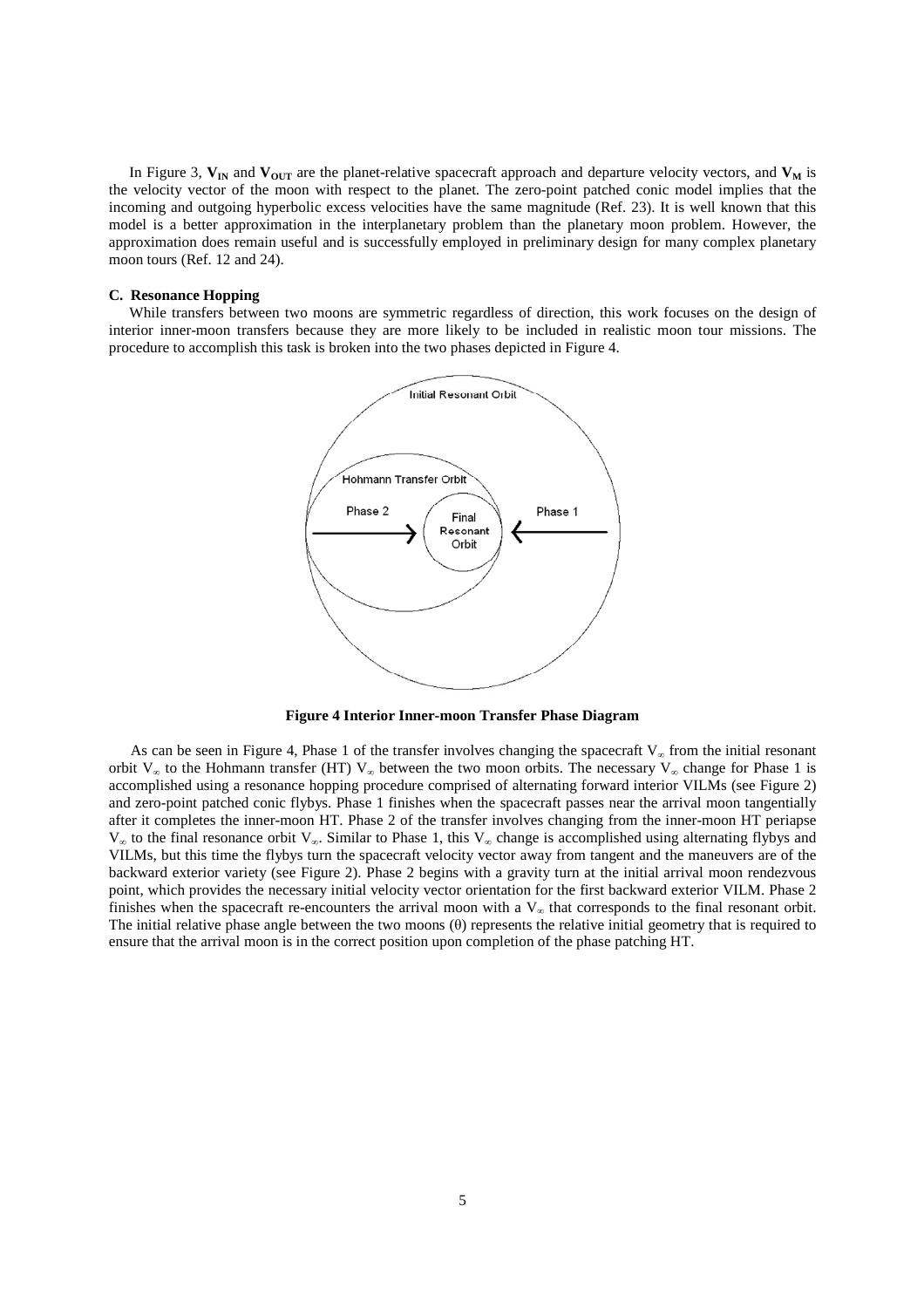#### **IV. Methodology**

A multi-level procedure is used to calculate and analyze the solutions to each inner-moon  $V_{\infty}$  leveraging transfer problem. The objective is to patch a known sequence of near-resonant orbits with gravity assisted flybys. VILMs are designed to progressively adjust the  $V_{\infty}$  at each flyby to the level appropriate for the subsequent resonant orbit. The  $V_{\infty}$  for a given L:K resonance is easily calculated using the expression in Eq. (1).

$$
V_{\infty} = \frac{V_M (L - K)}{K} \tag{1}
$$

Once the resonant  $V_{\infty}$  is calculated, a value slightly above or below (depending on the particular VILM geometry) this reference is targeted so the spacecraft enters into the appropriate near-resonant orbit. The inner-level algorithm calculates the characteristics of the VILM trajectory and subsequently root-solves for VILMs that result in the targeted change in  $V_{\infty}$ . The algorithm adjusts the magnitude of the small propulsive burn ( $\Delta v_{SPM}$ ) to ensure that a spacecraft-moon rendezvous occurs at the intended  $\pm$  orbit intersection (Ref. 2). Then, for each combination of the discreet variables M and  $\pm$ , the continuous R<sub>P</sub> value is adjusted until the targeted change in V<sub>∞</sub> is achieved (as the physical dynamics allow). Since flybys are such an integral part of the resonance hopping procedure, maneuvers with unrealistic approach radii are filtered out and not considered further. The accepted expression for necessary radius of closest approach ( $rp_{\text{rec}}$ ) is shown in Eq. (2).

$$
r p_{\text{nec}} = \frac{\mu_{\text{m}}}{V_{\infty}^{2} \sin(k_{\text{nec}}/2)} - \frac{\mu_{\text{m}}}{V_{\infty}^{2}}
$$
 (2)

The necessary flyby radius must be greater than the mission's specified minimum radius of closest approach  $r(p_{\min})$  in order for the corresponding VILM to be considered viable. Once all of the targeted maneuvers are enumerated and filtered, the inner-level algorithm returns the single VILM that achieves the targeted  $V_{\infty}$  change in the most fuel efficient manner.

The outer-level algorithm calculates and analyzes all of the possible resonance combinations, or hopping paths, between the two transfer moons. An exhaustive list of all of the possible L:K resonant orbits is created based on the initial and final resonances as well as maximum allowable time of flights for each phase. Table 1 shows a list of possible resonant orbits for Phase 1 of a Ganymede to Europa transfer with a 6:5 initial resonance and a three-month maximum allowable time of flight.

|                           | L/K    |
|---------------------------|--------|
| Initial $V_{\infty}(6:5)$ | 1.2000 |
|                           | 1.2500 |
|                           | 1.2857 |
|                           | 1.3333 |
| O                         | 1.3333 |
| Hohmann Transfer (HT)     | 1.3632 |

**Table 1 Possible Resonant Orbits for Phase 1 of Ganymede-Europa Transfer** 

Although Table 1 includes only four potential resonances, it is important to note that a maximum flight time of a six months leads to 32 potential resonances to consider. While repeat L:K ratios (i.e. 4:3 and 8:6) are allowed at this stage due to the potential to vary the maneuver revolution, the results will show that the shorter flight time solutions are almost always preferable. Based on the list of possible resonances, a resonance hopping tree is then created to enumerate all of the useful combinations, or hopping paths, of the resonant orbits that are within the allowable time of flight. This tree configuration is created by starting at the HT orbit and working backwards through each resonant path until the given initial resonance orbit is reached, a backward sweep technique based on the principles of Bellman's Dynamic Programming (Ref. 25). Figure 5 shows the resonance hopping tree that is created from Table 1's data, along with its corresponding numbering system.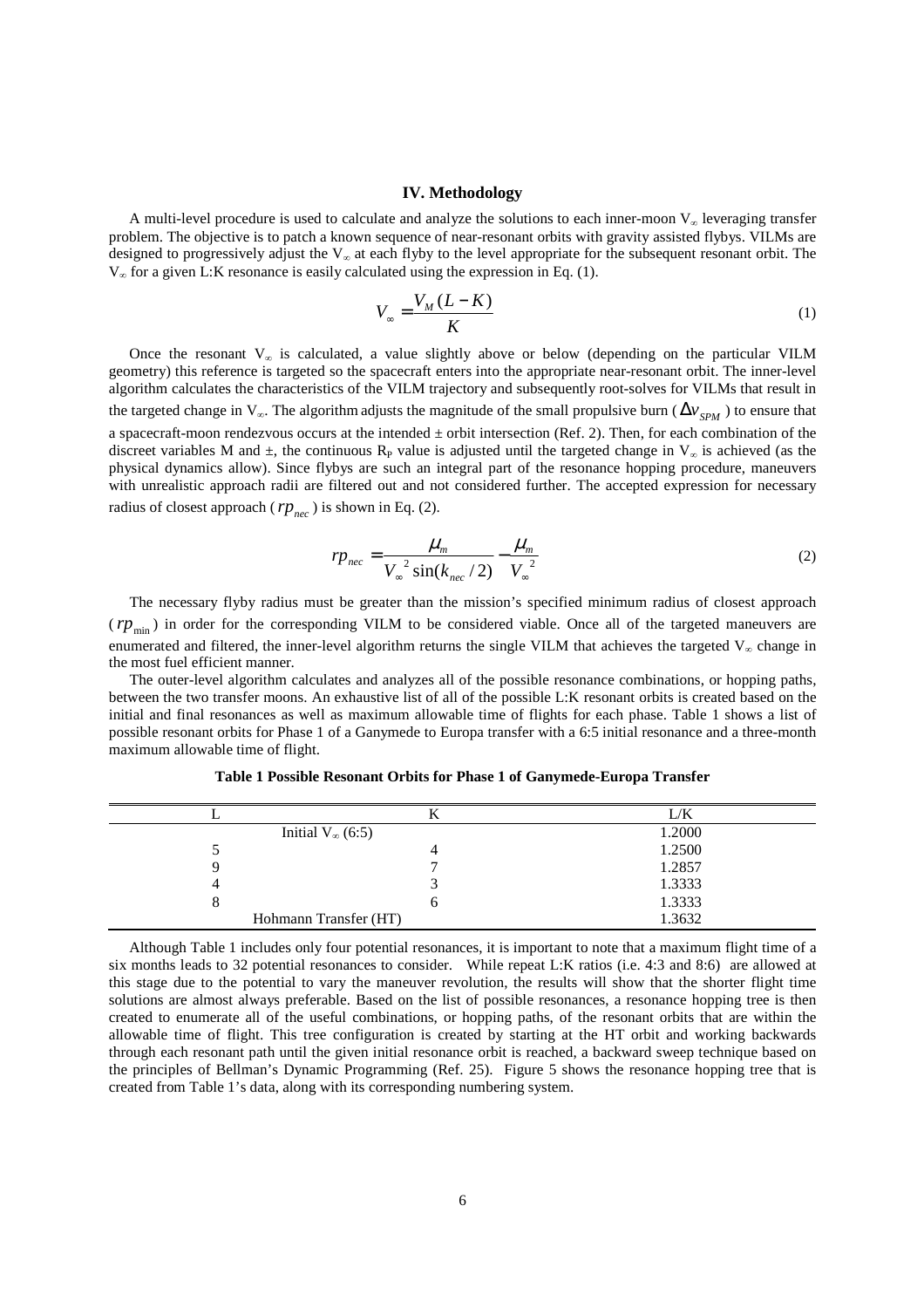

**Figure 5 Resonance Hopping Tree for Phase 1 of Ganymede-Europa Transfer** 

Each branch of the example resonant tree starts at a 6:5 box and terminates at the HT box; consequently, each branch represents a complete resonance hopping path. All of the possible resonant paths are reconstructed by organizing the tree's boxes in a matrix. Each resonant box is given an ascending integer from left to right down each row, or generation. Then, each box's parent (the connecting box from the previous generation) and current total moon revolutions (the sum of K from the L:K terminology) are collected and organized in matrix form. A tree enumeration matrix created from the tree in Figure 5 is shown in Table 2.

| Current Box # | Parent Box # | K | L/K    | Total K |
|---------------|--------------|---|--------|---------|
|               |              |   | 1.3632 |         |
|               |              |   | 1.3333 |         |
|               |              |   | 1.3333 |         |
|               |              |   | 1.2857 |         |
|               |              |   | 1.2500 |         |
|               |              |   | 1.2000 |         |
|               |              |   | 1.2000 |         |
|               |              |   | 1.2500 |         |
|               |              |   | 1.2000 |         |
| 10            |              |   | 1.2000 | 12      |
|               |              |   | 1.2000 |         |
|               |              |   | 1.2000 |         |

**Table 2 Tree Enumeration Matrix for Phase 1 of Ganymede-Europa Transfer** 

After the data points are collected and organized in the tree enumeration matrix, each path is reconstructed by starting at each row with the initial resonance and following the parent trail up to the HT (Box #1). Table 3 illustrates the reconstruction from bottom to top of one path from the matrix.

**Table 3 Example Resonant Path Reconstruction for Ganymede-Europa Phase 1 Transfer** 

| Current Box # | Parent Box # | /K     |
|---------------|--------------|--------|
|               |              | 1.2000 |
|               |              |        |
|               |              | 1.2500 |
|               |              |        |
|               |              | 1.3333 |

Once all of the resonant paths for each transfer phase have been reconstructed, the inner-level algorithm described at the beginning of this section is used to target and optimize the set of VILMs that are necessary to change the spacecraft V∞ from the specified initial to final resonance. The resulting complete trajectory total ∆V and time of flight for each path is then organized in the form of a scatter plot which represents the fuel versus flight time trade study that is critical for preliminary design.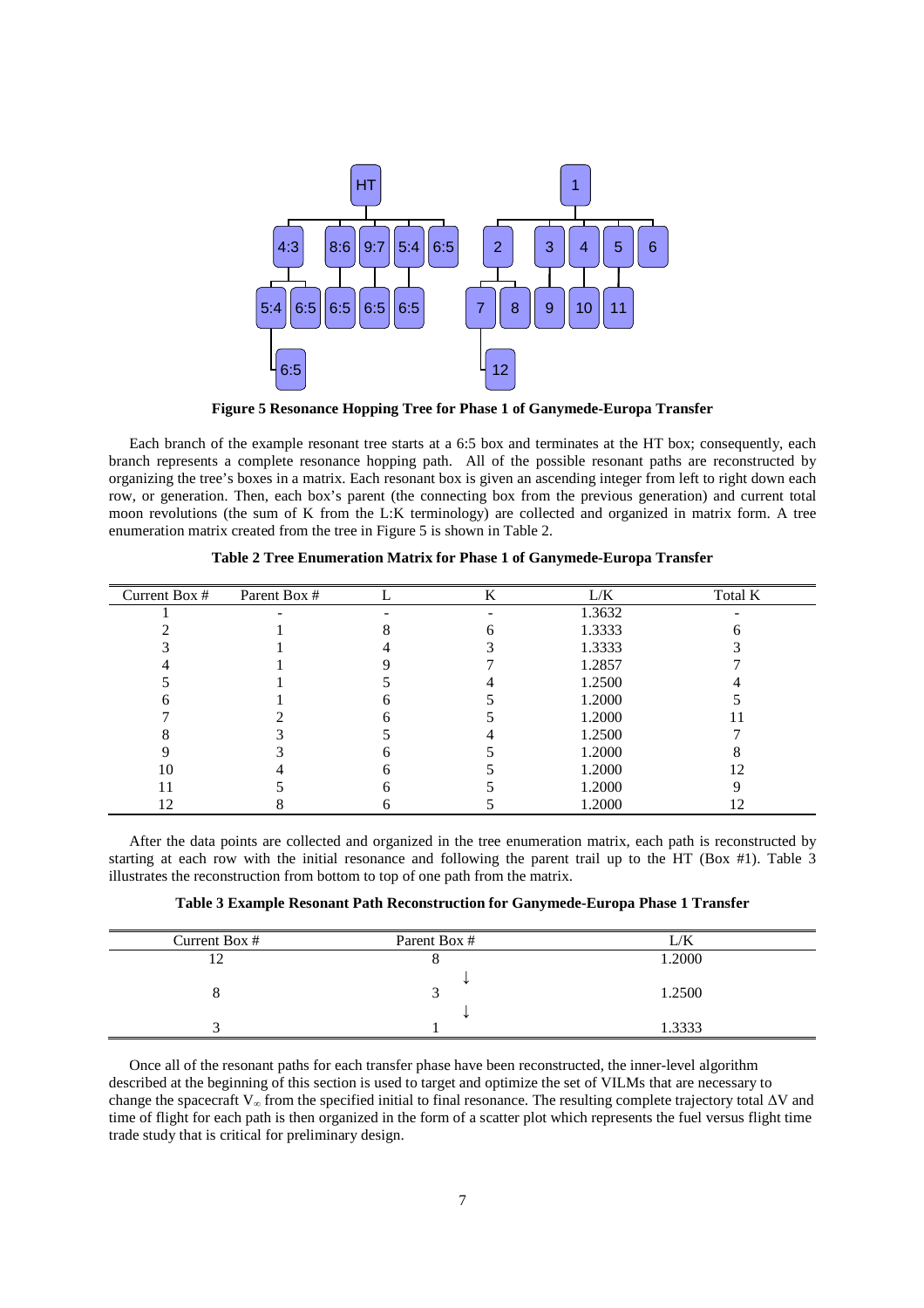## **V. Results**

The aforementioned procedure is used to generate fuel versus flight time trade study results for a variety of transfers between several moons in the Jovian system. All of these moon orbits are approximated as circular and coplanar, and their orbit radii, body radii, and gravitational parameters are listed in Table 4\* .

|  |  |  | Table 4 Jovian System Moon Orbit and Physical Characteristics |
|--|--|--|---------------------------------------------------------------|
|--|--|--|---------------------------------------------------------------|

| Moon     | Orbit Radii (km) | Body Radii (km) | Gravitational Parameter $(km3/s2)$ |
|----------|------------------|-----------------|------------------------------------|
| Callisto | 1882700          | 2410.3          | 7.1795e3                           |
| Ganymede | 1070400          | 2631.2          | 9.8879e3                           |
| Europa   | 671100           | 1560.8          | 3.2027e3                           |
| IО       | 421800           | 1821.6          | 5.959e3                            |

All of the possible  $V_{\infty}$  leveraging-based resonance hopping paths between the four representative moons are calculated and analyzed based on several realistic numerical assumptions. Minimum flyby altitude is set at 100 km, and the maximum allowable time of flight for each transfer is set at 20 times the orbital period of the departure moon. The initial and final resonances, 6:5 and 5:6, respectively, are chosen to be consistent with realistic flight time constraints and low energy tours (Ref. 11 and 26). If the VILM sequences are initiated or terminated with low altitude orbit insertion at one of the moons, (Ref. 26) gives a simple quadrature for the optimal boundary  $V_{\infty}$ conditions. On the other hand, the transfers in this work begin and end with near-resonant orbits around the central body. In other words, the orbit insertion costs that are left out of this analysis cover the aforementioned escape propulsive maneuver for each transfer, so total fuel costs for the following trajectories are based on the sum of their small propulsive maneuvers. The resulting scatter plot of possible trajectories between Ganymede and Europa is shown in Figure 6, where the numbered trajectories comprise the Pareto front; scatter plots for the remaining Jovian system inner-moon transfers can be found in (Ref. 22).



**Figure 6 Complete Trajectory Scatter Plot for Ganymede-Europa (6:5-5:6) Transfer** 

Each point in Figure 6 represents a complete resonant hopping sequence, or branch of the previously depicted tree (see Figure 5). Table 5 shows a comparison of each transfer's fuel and time optimum trajectories (FOT and

1

<sup>\*</sup> URL: http://ssd.jpl.nasa.gov/ [cited 16 Jan 2009].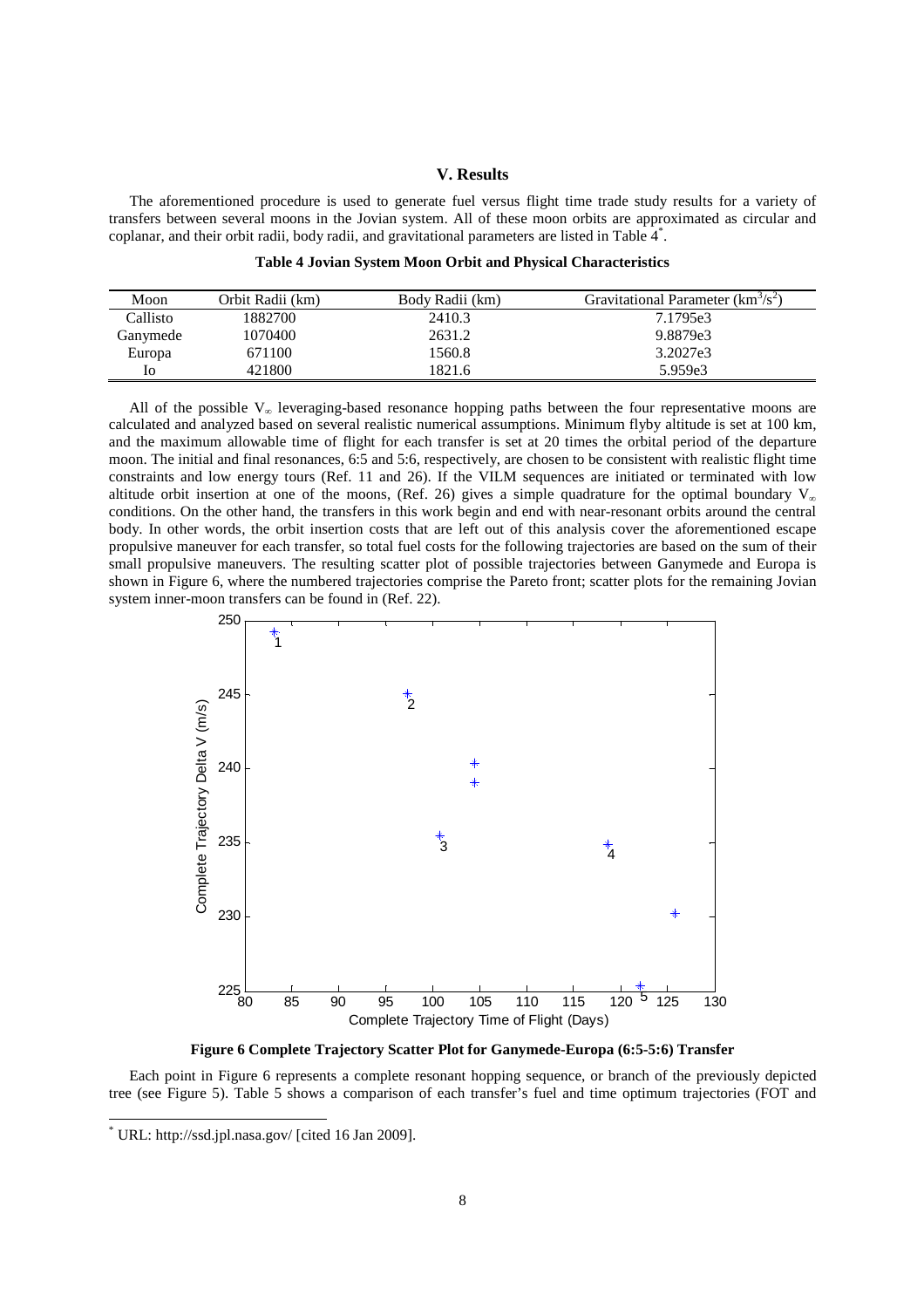TOT, respectively) from the aforementioned scatter plots. The maximum allowable times of flight and transfer distances are normalized by the orbit period and radii of the departure moon, respectively.

| <b>Transfer Moons</b> | Transfer Distance/ | <b>TOT</b> | <b>TOT</b>  | <b>FOT</b> | <b>FOT</b>  | Max. TOF/      |
|-----------------------|--------------------|------------|-------------|------------|-------------|----------------|
| (Departure-           | Departure Moon     | ΔV         | Flight Time | ΔV         | Flight Time | Departure Moon |
| Arrival)              | Radii              | (m/s)      | (days)      | (m/s)      | (days)      | Period         |
| Callisto-             | 0.4314             | 289.3      | 156.9       | 279.6      | 214.0       | 20             |
| Ganymede              |                    |            |             |            |             |                |
| Ganymede-             | 0.3734             | 249.2      | 83.14       | 225.3      | 122.1       | 20             |
| Europa                |                    |            |             |            |             |                |
| Europa-Io             | 0.3715             | 259.0      | 50.20       | 254.7      | 62.55       | 20             |

**Table 5 Jovian System Time and Fuel Optimum Trajectory Costs** 

As can be seen in Table 5, the difference in ∆V cost between the Callisto-Ganymede FOT and TOT is very small  $(-3\%$ , which is consistent with the phase free results from (Ref. 26)), but the difference in time of flight is quite large (~27%). Similar trends occur in the data from the other two Jovian system inner-moon transfers. As a result, the TOT of each transfer is chosen for further consideration because it is consistently the most efficient option in this design space. The orbital trajectory diagram seen in Figure 7 depicts the motion of the three bodies during the Ganymede to Europa transfer's TOT; orbital trajectory diagrams for the remaining Jovian system inner-moon transfer TOTs can be found in (Ref. 22).



| Event # | Time (days) | Event                                                             |
|---------|-------------|-------------------------------------------------------------------|
|         | $\theta$    | D (6:5, $ V_{\infty}  = 0.7288$ km/s)                             |
| 2       | 32.78       | B1 ( $\Delta V = 127.2$ m/s)                                      |
| 3       | 34.94       | F1 (HT, $ V_{\infty} $ = 1.329 km/s, $r_{\text{rec}}$ = 5330 km)  |
| 4       | 37.56       | F2 (5:7, $ V_{\infty} $ = 1.494 km/s, $r_{\text{rec}}$ = 3992 km) |
| 5       | 44.84       | $B2 (AV = 22.99 m/s)$                                             |
| 6       | 62.25       | F3 (5:6, $ V_{\infty} $ = 1.320 km/s, $r_{\text{rec}}$ = 1789 km) |
| 7       | 63.96       | B3 ( $\Delta V = 99.04$ m/s)                                      |
| 8       | 83.14       | A (5:6, $ V_{\infty} $ = 0.7665 km/s)                             |

**Figure 7 Complete Orbital Trajectory Diagram for Ganymede-Europa (6:5-5:6) Transfer TOT** 

In Figure 7, departure (D), burn (B), flyby (F), and arrival (A) times and locations are all labeled, and the initial phasing angle (θ) between the two transfer moons is depicted.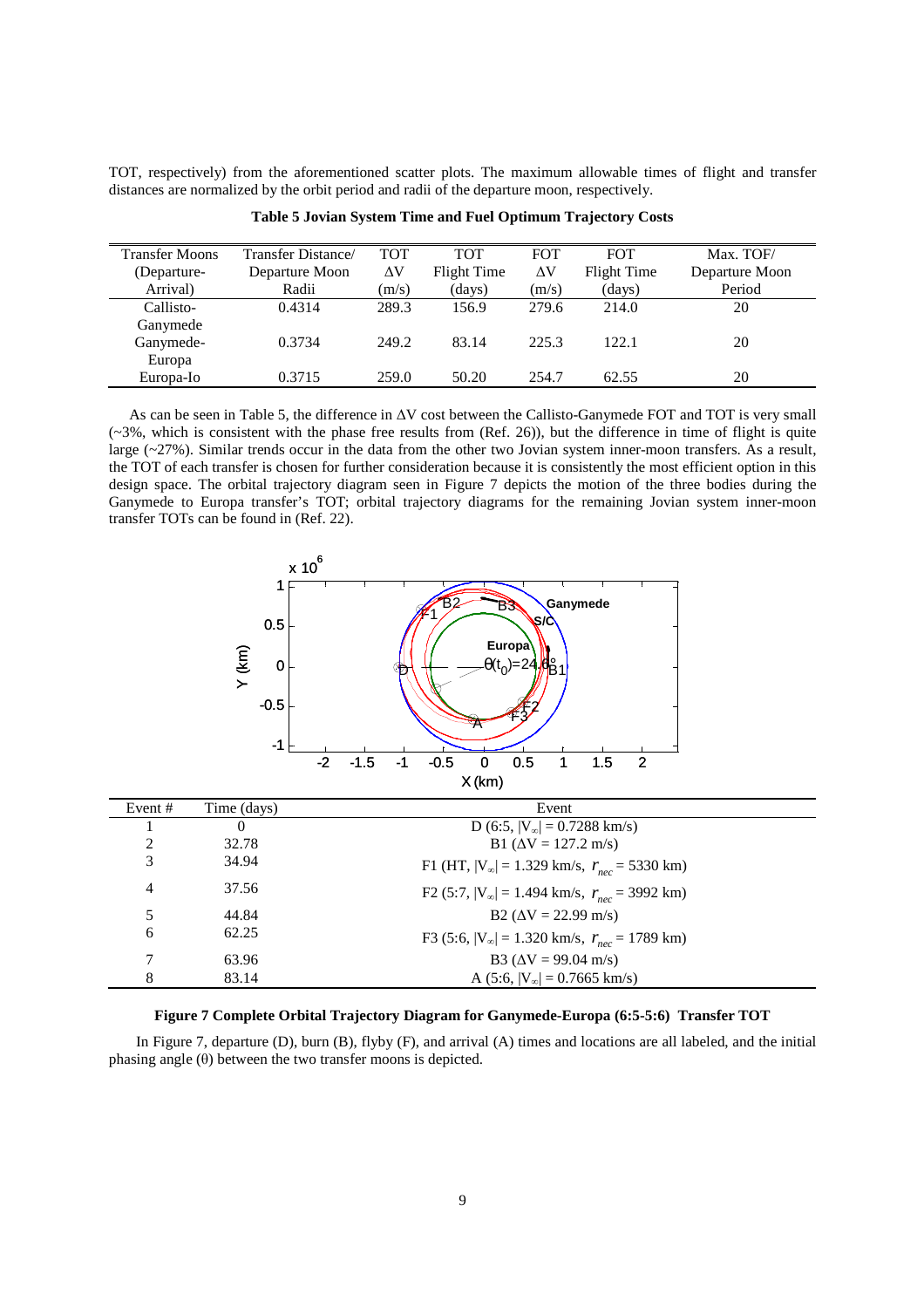Figure 6, Figure 8, and Table 6 show the results of repeating the earlier Ganymede to Europa transfer analysis with a 50% longer allowable maximum time of flight and comparing their respective fuel optimum trajectories (FOT); the additional Jovian system Table 6 data is collected from similar scatters plots found in (Ref. 22).



**Figure 8 Complete Trajectory Scatter Plot for Long TOF Ganymede-Europa (6:5-5:6) Transfer Table 6 Jovian System Maximum Allowable Time of Flight Experiment Results** 

| <b>Transfer Moons</b> | <b>FOT</b> | <b>FOT</b>  | Max. TOF/   | <b>FOT</b> | <b>FOT</b>  | Max. TOF/             |
|-----------------------|------------|-------------|-------------|------------|-------------|-----------------------|
| (Departure-           | $\Delta V$ | Flight Time | Departure   | $\Delta V$ | Flight Time | Departure Moon Period |
| Arrival)              | (m/s)      | (days)      | Moon Period | (m/s)      | (days)      |                       |
| Callisto-             | 279.6      | 214.0       | 20          | 249.1      | 454.0       | 30                    |
| Ganymede              |            |             |             |            |             |                       |
| Ganymede-             | 225.3      | 122.1       | 20          | 221.5      | 204.0       | 30                    |
| Europa                |            |             |             |            |             |                       |
| Europa-Io             | 254.7      | 62.55       | 20          | 245.7      | 89.01       | 30                    |
|                       |            |             |             |            |             |                       |

It is known from phase-free theory that a mathematical limit for the minimum ∆V for leveraging transfers between moons exists (Ref. 26), and the data from Table 6 substantiates this claim. In other words, increasing the maximum allowable time of flight by 50% only marginally improves the fuel cost and significantly increases the trajectory time of flight. Along these lines, (Ref. 26) gives a quadrature expression for the theoretical minimum fuel limit for exterior and interior leveraging. Unlike the theoretical explanation, the results of this study not only clearly indicate the existence of the aforementioned limit, but they also indicate the approximate time of flight where the Pareto front approaches it.

Finally, full planetary moon tour costs are calculated by adding the TOT fuel and flight time totals for multiple transfers in the same system. Table 7 shows the fuel and time of flight costs for a full planetary moon tour from Callisto to Io with intermediate loosely captured orbits at Ganymede and Europa to gather scientific information.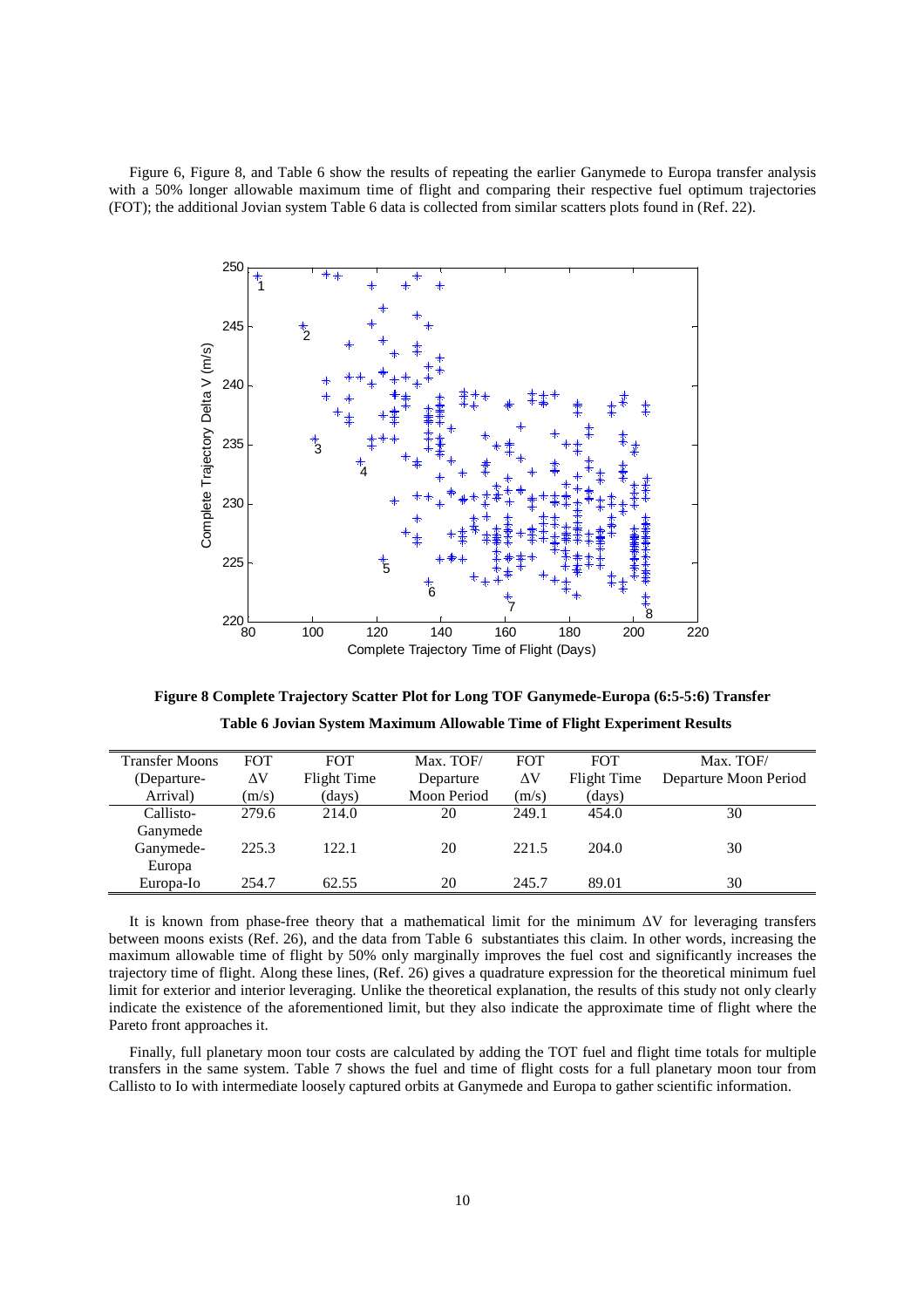| Transfer Moons (Departure-Arrival) | TOT Total $\Delta V$ (m/s) | TOT Time of Flight (days) |
|------------------------------------|----------------------------|---------------------------|
| Callisto-Ganymede                  | 289.3                      | 156.9                     |
| Ganymede-Europa                    | 249.2                      | 83.14                     |
| Europa-Io                          | 259.0                      | 50.20                     |
| Complete Tour                      | 797.5                      | 290.24                    |

#### **Table 7 Jovian System Moon Tour Costs**

These loosely captured science orbits don't require any additional propulsive burns; alternatively, it is estimated that insertion and departure from low altitude science orbits would cost less than 100 m/s per moon. A similar tour analysis was considered for the Saturnian system, but the unique physical characteristics and dynamics of its moons make it very difficult for this particular procedure to complete transfers involving them. It is important to note that completing each of these tours in the reverse direction would involve identical fuel and time of flight costs due to the leveraging maneuvers' inherent symmetry. Also, additional time and fuel would need to be allotted for a actual mission to account for science and phasing as well as orbit departure and insertion considerations.

## **VI. Conclusions**

The resonance hopping and associated pathfinding technique developed in this study addresses the phase-fixed planetary moon tour problem. This research offers an automated alternative that efficiently produces families of Pareto optimized trajectory solutions, which is necessary due to the considerable size of the planetary moon tour design space. A preliminary design software tool in MATLAB has been written that utilizes the aforementioned procedure to solve the phasing and resonant pathfinding problem associated with planetary moon tours. Additionally, applying  $V_{\infty}$  leveraging in the heliocentric environment requires a system design trade involving launch energy versus mid-course correction fuel and tank considerations. The planetary moon tour problem does not require this trade, which makes V∞ leveraging a more viable mission design option in this environment from a systems engineering perspective. Furthermore, this approach verifies fuel costs predicted by phase free theory, and it provides the flight times associated with these fuel limits that are inherently missing from theory. Along these lines, lower fuel tour solutions are possible using multi-body models, but these trajectories typically involve long flight times (Ref. 20). Therefore, the results from this work are most useful for missions requiring short flight times, which is a likely constraint for future planetary moon tour missions. Finally, it is important to note that the zero-point patched conic moon tour solutions from this research should be used as preliminary designs that give useful initial estimations and ultimately lead to the discovery of more robust trajectories from three-body and ephemeris models.

## **VII. Acknowledgements**

The author thanks Ryan Russell first and foremost for serving as the sole advisor for the entirety of this research and co-author for the journal and conference papers that were by-products of this work. The author also thanks Jechiel Jagoda, Robert Braun, Cynthia Pendley, Christopher Marsh, Anastassios Petropoulos, Jon Sims, and Nathan Strange for their interest and support of this research. This work was carried out at the Georgia Institute of Technology's Space Systems Design Laboratory, with partial support from the Jet Propulsion Laboratory.